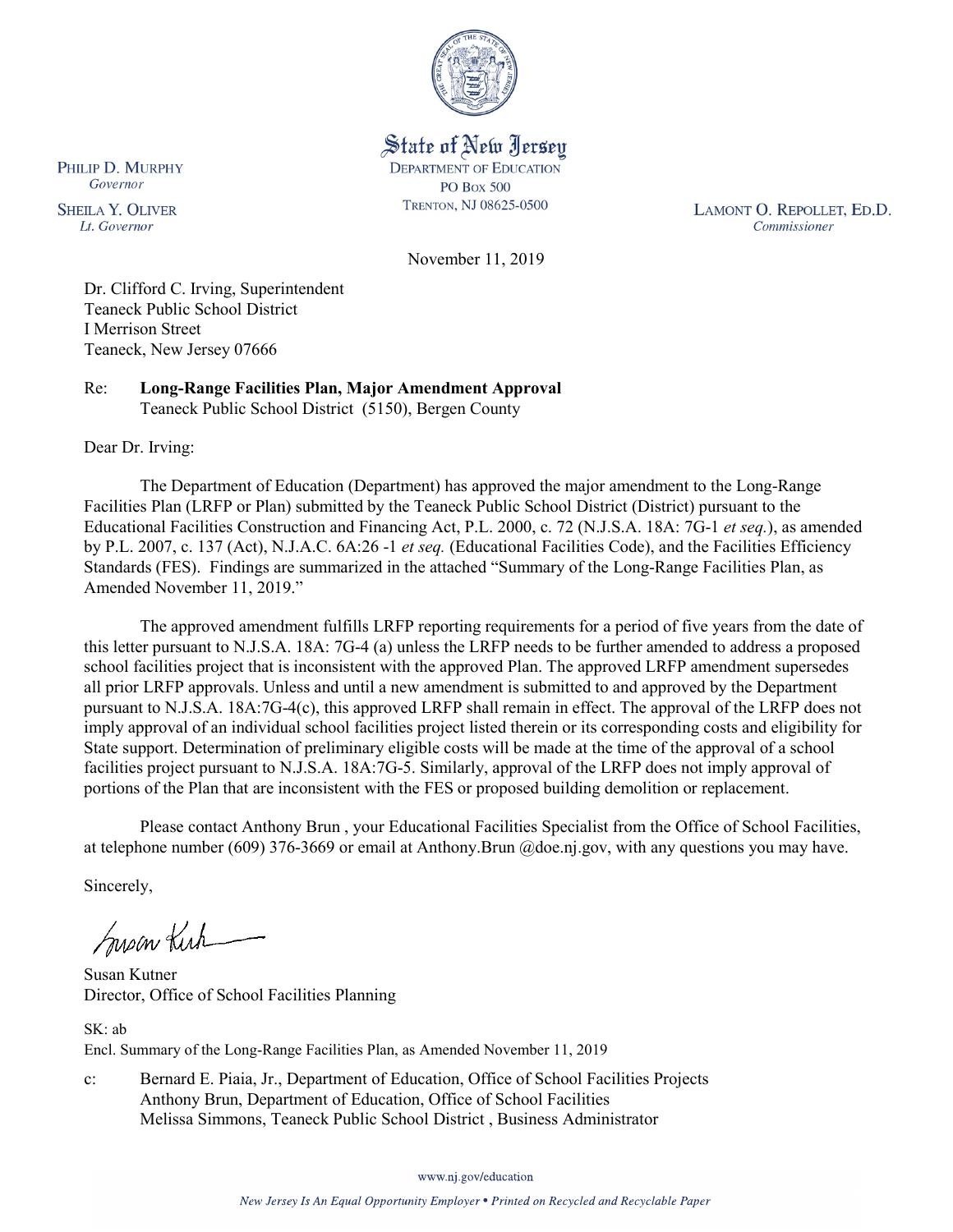# **Teaneck Public School District (5150) Summary of the Long-Range Facilities Plan, as Amended November 11, 2019**

The Department of Education (Department) has completed its review of the major amendment to the Long-Range Facilities Plan (LRFP or Plan) submitted by the Teaneck Public School District (District) pursuant to the Educational Facilities Construction and Financing Act, P.L. 2000, c. 72 (N.J.S.A. 18A: 7G-1 *et seq.*), as amended by P.L. 2007, c. 137 (Act), N.J.A.C. 6A:26-1 et seq. (Educational Facilities Code), and the Facilities Efficiency Standards (FES).

The following provides a summary of the District's approved amended LRFP. The summary is based on the standards set forth in the Act, the Educational Facilities Code, the FES, District-reported information in the Department's LRFP reporting system, and supporting documentation. The referenced reports in *italic* text are standard reports available on the Department's LRFP website.

### **1. Inventory Overview**

The District is classified as a Regular Operating District (ROD) for funding purposes. It provides services for students in grades PK-12.

The District identified existing and proposed schools, sites, buildings, rooms, and site amenities in its LRFP. Table 1 lists the number of existing and proposed district schools, sites, and buildings. Detailed information can be found in the *School Asset Inventory Report* and the *Site Asset Inventory Report.*

**As directed by the Department, school facilities projects that have received initial approval by the Department and have been approved by the voters, if applicable, are represented as "existing" in the LRFP.** Approved projects that include new construction and/or the reconfiguration/reassignment of existing program space are as follows: n/a.

#### **Table 1: Number of Schools, School Buildings, and Sites**

|                                              | <b>Existing</b> | <b>Proposed</b> |
|----------------------------------------------|-----------------|-----------------|
| Number of Schools (assigned DOE school code) |                 |                 |
| Number of School Buildings <sup>1</sup>      |                 |                 |
| Number of Non-School Buildings <sup>2</sup>  |                 |                 |
| Number of Vacant Buildings                   |                 |                 |
| Number of Sites                              |                 |                 |

*1 Includes district-owned buildings and long-term leases serving students in district-operated programs 2 Includes occupied district-owned buildings not associated with a school, such as administrative or utility buildings*

Based on the existing facilities inventory submitted by the District:

- Schools using leased buildings (short or long-term):  $n/a$
- Schools using temporary classroom units (TCUs), excluding TCUs supporting construction: n/a
- Vacant/unassigned school buildings:  $n/a$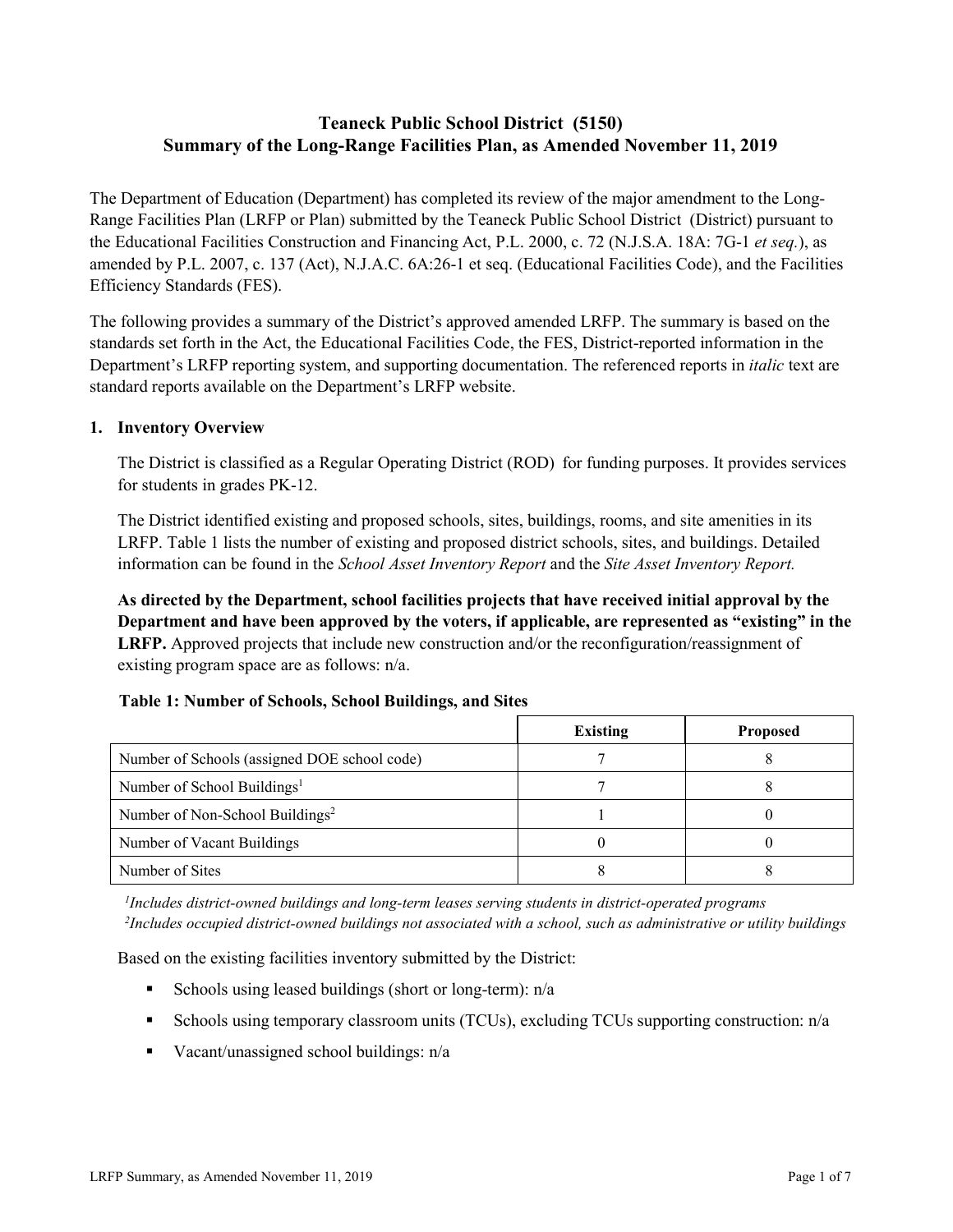**FINDINGS** The Department has determined that the proposed inventory is adequate for approval of the District's LRFP amendment. However, the LRFP determination does not imply approval of an individual school facilities project listed within the LRFP; the District must submit individual project applications for project approval.

# **2. District Enrollments**

The District determined the number of students, or "proposed enrollments," to be accommodated for LRFP planning purposes on a district-wide basis and in each school.

The Department minimally requires the submission of a standard cohort-survival projection using historic enrollment data from the Application for School State Aid (ASSA) or NJ Smart. The cohort-survival method projection method forecasts future students based upon the survival of the existing student population as it moves from grade to grade. A survival ratio of less than 1.00 indicates a loss of students, while a survival ratio of more than 1.00 indicates the class size is increasing. For example, if a survival ratio tracking first to second grade is computed to be 1.05, the grade size is increasing by 5% from one year to the next. The cohort-survival projection methodology works well for communities with stable demographic conditions. Atypical events impacting housing or enrollments, such as an economic downturn that halts new housing construction or the opening of a charter or private school, typically makes a cohort-survival projection less reliable.

### **Proposed enrollments are based on a modified cohort-survival enrollment projection.**

Adequate supporting documentation was submitted to the Department to justify the proposed enrollments. Table 2 provides a comparison of existing and projected enrollments. All totals include special education students.

| <b>Grades</b>                | <b>Existing Enrollments</b><br>2018-19 School Year | <b>District Proposed Enrollments</b><br>2023-24 School Year |
|------------------------------|----------------------------------------------------|-------------------------------------------------------------|
| PK (excl. private providers) | 74                                                 | 260                                                         |
| Grades K-5                   | 1,435                                              | 1,300                                                       |
| Grades 6-8                   | 823                                                | 802                                                         |
| Grades 9-12                  | 1,181                                              | 1,236                                                       |
| <b>Totals K-12</b>           | 3,439                                              | 3,338                                                       |

#### **Table 2: Enrollments**

**FINDINGS** The Department has determined the District's proposed enrollments to be acceptable for approval of the District's LRFP amendment. The Department will require a current enrollment projection at the time an application for a school facilities project is submitted incorporating the District's most recent enrollments in order to verify that the LRFP's planned capacity is appropriate for the updated enrollments.

# **3. District Practices Capacity**

Based on information provided in the room inventories, *District Practices Capacity* was calculated for each school building to determine whether adequate capacity is proposed for the projected enrollments based on district scheduling and class size practices. The capacity totals assume instructional buildings can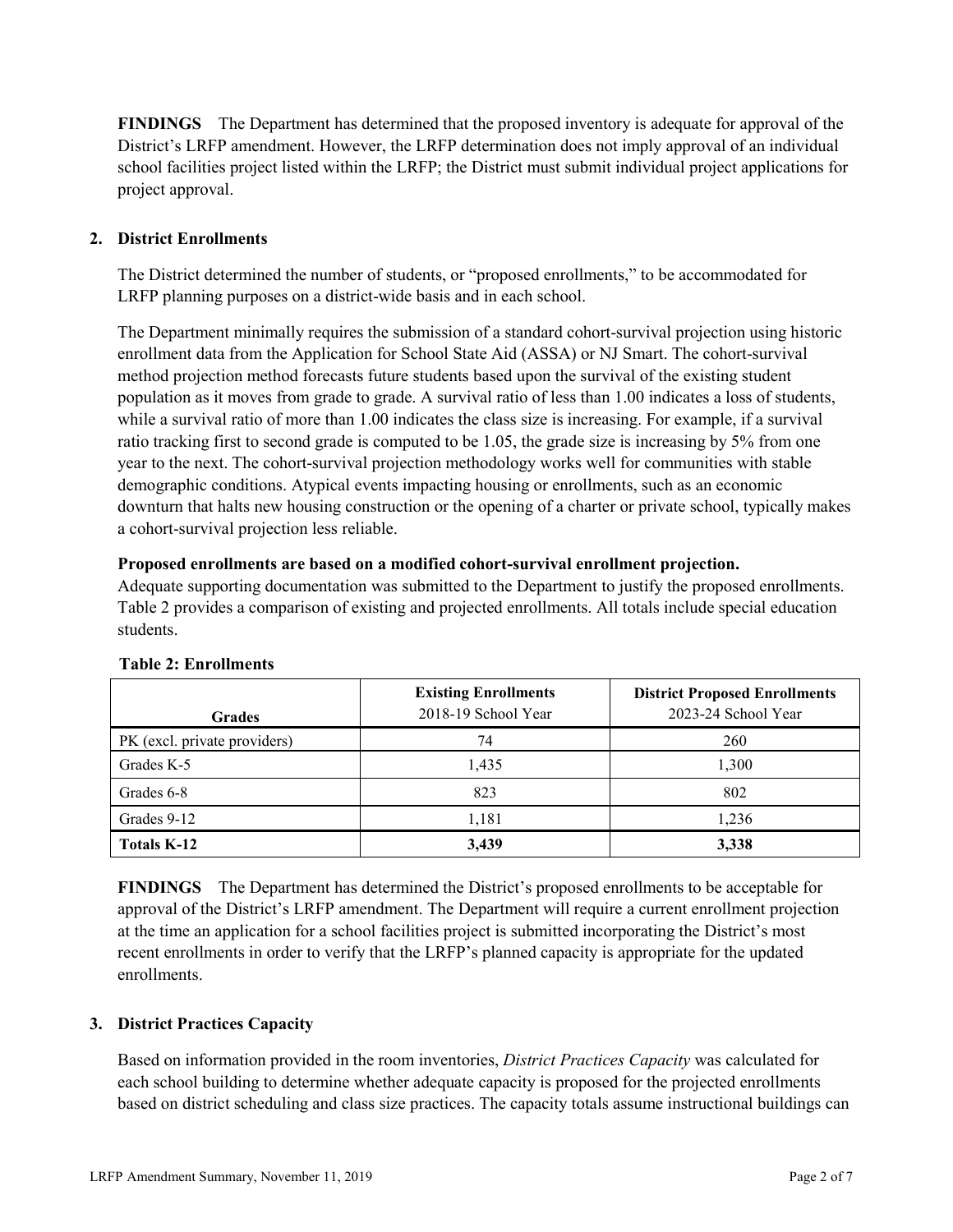be fully utilized regardless of school sending areas, transportation, and other operational issues. The calculations only consider district-owned buildings and long-term leases; short term leases and temporary buildings are excluded. A capacity utilization factor of 90% for classrooms serving grades K-8 and 85% for classrooms serving grades 9-12 is applied in accordance with the FES. No capacity utilization factor is applied to preschool classrooms.

In certain cases, districts may achieve adequate District Practices Capacity to accommodate enrollments but provide inadequate square feet per student in accordance with the FES, resulting in educational adequacy issues and "Unhoused Students." Unhoused students are considered in the "Functional Capacity" calculations used to determine potential State support for school facilities projects and are analyzed in Section 4.

Table 3 provides a summary of proposed enrollments and existing and proposed District-wide capacities. Detailed information can be found in the LRFP website reports titled *FES and District Practices Capacity Report, Existing Rooms Inventory Report, and Proposed Rooms Inventory Report.*

| <b>Grades</b>          | <b>Proposed</b><br><b>Enrollments</b> | <b>Existing</b><br><b>District</b><br><b>Practices</b><br>Capacity | <b>Existing</b><br>Deviation* | <b>Proposed</b><br><b>District</b><br><b>Practices</b><br>Capacity | <b>Proposed</b><br>Deviation* |
|------------------------|---------------------------------------|--------------------------------------------------------------------|-------------------------------|--------------------------------------------------------------------|-------------------------------|
| Elementary (PK-5)      | 1,560                                 | 1,412.03                                                           | $-147.97$                     | 1,396.16                                                           | $-163.84$                     |
| Middle $(6-8)$         | 802                                   | 779.37                                                             | $-22.63$                      | 795.24                                                             | $-6.76$                       |
| High $(9-12)$          | 1,236                                 | 1.223.15                                                           | $-12.85$                      | 1,223.15                                                           | $-12.85$                      |
| <b>District Totals</b> | 3,598                                 | 3,414.55                                                           | $-183.45$                     | 3,414.55                                                           | $-183.45$                     |

**Table 3: District Practices Capacity Analysis**

*\* Positive numbers signify surplus capacity; negative numbers signify inadequate capacity. Negative values for District Practices capacity are acceptable for approval if proposed enrollments do not exceed 100% capacity utilization.*

Considerations:

- **Based on the proposed enrollments and existing room inventories, the District is projected to have** inadequate capacity for the following grade groups, assuming all school buildings can be fully utilized: PK-5, 6-8, and 9-12.
- Adequate justification has been provided by the District if the proposed capacity for a school significantly deviates from the proposed enrollments. Generally, surplus capacity is acceptable for LRFP approval if additional capacity is not proposed through new construction.

**FINDINGS**The Department has determined that proposed District capacity, in accordance with the proposed enrollments, is adequate for approval of the District's LRFP amendment. The Department will require a current enrollment projection at the time an application for a school facilities project is submitted, incorporating the District's most recent Fall Enrollment Report, in order to verify that the LRFP's planned capacity meets the District's updated enrollments.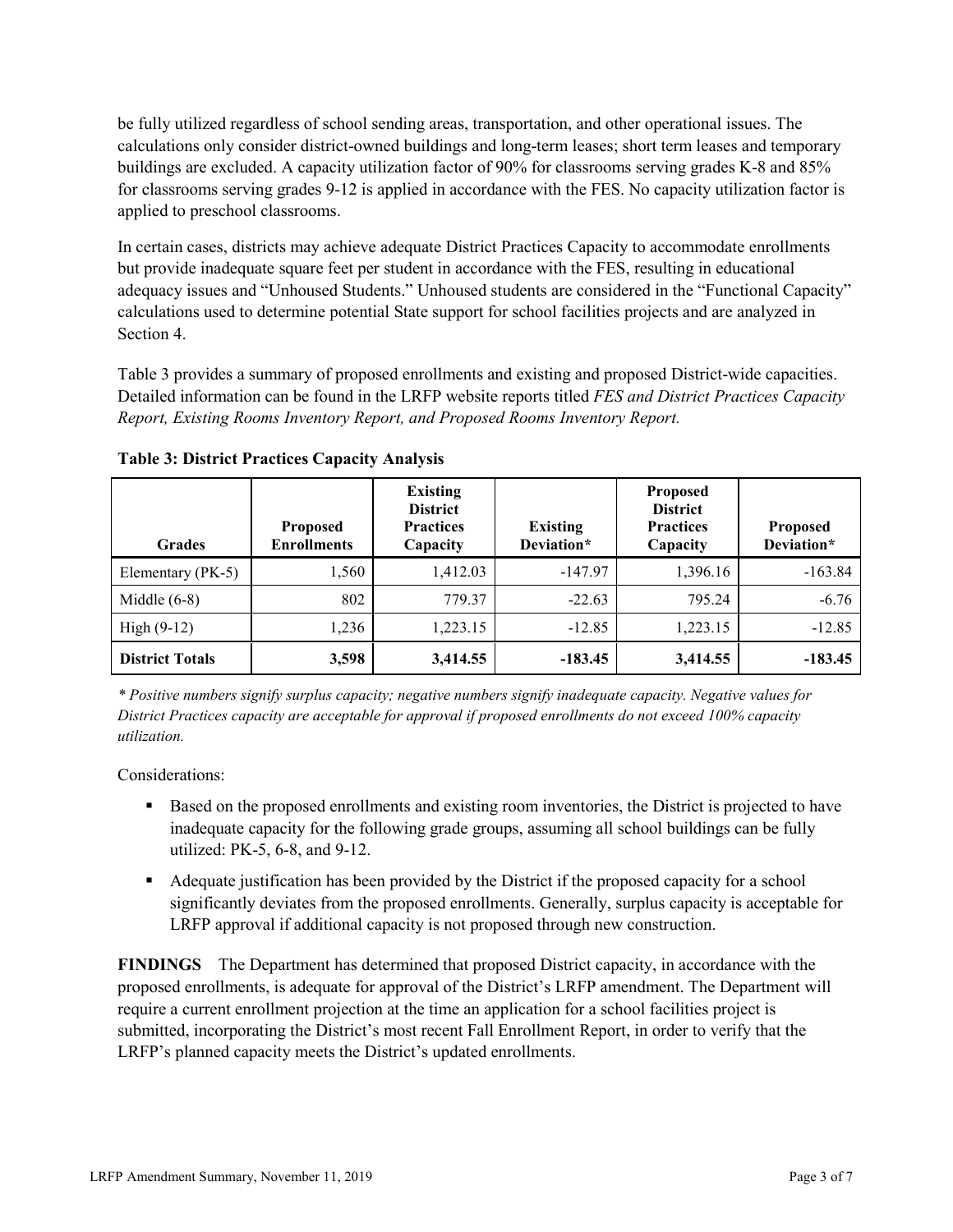### **4. New Construction Funding Eligibility**

*Functional Capacity* was calculated and compared to the proposed enrollments to provide a preliminary estimate of Unhoused Students and new construction funding eligibility.

*Functional Capacity* is the adjusted gross square footage of a school building *(total gross square feet minus excluded space)* divided by the minimum area allowance per full-time equivalent student for the grade level contained therein. *Unhoused Students* is the number of students projected to be enrolled in the District that exceeds the Functional Capacity of the District's schools pursuant to N.J.A.C. 6A:26-2.2(c). *Excluded Square Feet* includes (1) square footage exceeding the FES for any pre-kindergarten, kindergarten, general education, or self-contained special education classroom; (2) grossing factor square footage *(corridors, stairs, mechanical rooms, etc.)* that exceeds the FES allowance, and (3) square feet proposed to be demolished or discontinued from use. Excluded square feet may be revised during the review process for individual school facilities projects.

Table 4 provides a preliminary assessment of the Functional Capacity, Unhoused Students, and Estimated Maximum Approved Area for Unhoused Students for each FES grade group. The calculations exclude temporary facilities and short-term leased buildings. School buildings proposed for whole or partial demolition or reassignment to a non-school use are excluded from the calculations pending project application review. If a building is proposed to be reassigned to a different school, the square footage is applied to the proposed grades after reassignment. Buildings that are not assigned to a school are excluded from the calculations. In addition, only preschool students eligible for state funding (former ECPA students) are included. Detailed information concerning the calculations can be found in the *Functional Capacity and Unhoused Students Report* and the *Excluded Square Footage Report.*

|                                                | $PK/K-5$ | $6 - 8$  | $9 - 12$ | <b>Total</b> |
|------------------------------------------------|----------|----------|----------|--------------|
| PK Eligible Students/K-12 Proposed Enrollments | 1,560    | 802      | 1,236    |              |
| FES Area Allowance (SF/student)                | 125.00   | 134.00   | 151.00   |              |
| <b>Prior to Completion of Proposed Work:</b>   |          |          |          |              |
| <b>Existing Gross Square Feet</b>              | 210,358  | 150,206  | 182,056  | 542,620      |
| Adjusted Gross Square Feet                     | 202,755  | 136,029  | 181,586  | 520,370      |
| <b>Adjusted Functional Capacity</b>            | 1,606.11 | 1,030.01 | 1,202.55 |              |
| Unhoused Students                              | 0.00     | 0.00     | 33.45    |              |
| Est. Max. Area for Unhoused Students           | 0.00     | 0.00     | 5,050.40 |              |
| <b>After Completion of Proposed Work:</b>      |          |          |          |              |
| Gross Square Feet                              | 210,358  | 150,206  | 182,056  | 542,620      |
| New Gross Square Feet                          | $\theta$ | $\theta$ | $\theta$ | $\theta$     |
| Adjusted Gross Square Feet                     | 202,755  | 136,029  | 181,586  | 520,370      |
| <b>Functional Capacity</b>                     | 1,616.11 | 1,030.01 | 1,202.55 |              |
| Unhoused Students after Construction           | 0.00     | 0.00     | 33.45    |              |
| Est. Max. Area Remaining                       | 0.00     | 0.00     | 5,050.40 |              |

**Table 4: Estimated Maximum Approved Area for Unhoused Students**

Facilities used for non-instructional or non-educational purposes are ineligible for State support under the Act. However, projects for such facilities shall be reviewed by the Department to determine whether they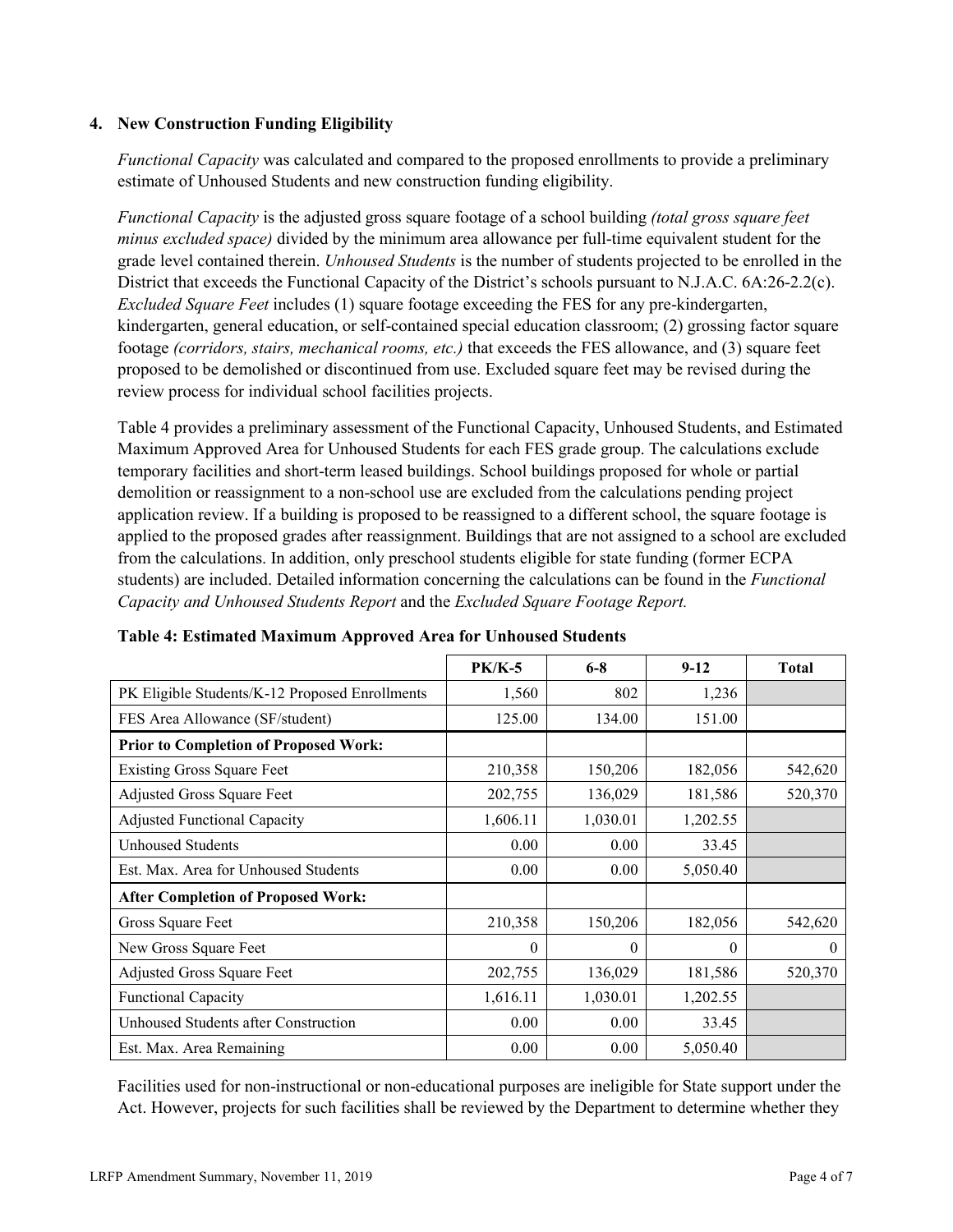are consistent with the District's LRFP and whether the facility, if it is to house students (full or part time) conforms to educational adequacy requirements. These projects shall conform to all applicable statutes and regulations.

Estimated costs represented in the LRFP by the District are for capital planning purposes only. The estimates are not intended to represent preliminary eligible costs or final eligible costs of approved school facilities projects.

Considerations:

- The District does not have approved projects pending completion, as noted in Section 1, that impact the Functional Capacity calculations.
- The Functional Capacity calculations *exclude* square feet proposed for demolition or discontinuation for the following FES grade groups and school buildings pending a feasibility study and project review: n/a.
- Based on the preliminary assessment, the District has Unhoused Students prior to the completion of proposed work for the following FES grade groups: 9-12.
- New construction is proposed for the following FES grade groups:  $n/a$ .
- **Proposed new construction exceeds the estimated maximum area allowance for Unhoused** Students prior to the completion of the proposed work for the following grade groups: n/a.
- The District, based on the preliminary LRFP assessment, will have Unhoused Students after completion of the proposed LRFP work. If the District is projected to have Unhoused Students, adequate justification has been provided to confirm educational adequacy in accordance with Section 6 of this determination.

**FINDINGS** Functional Capacity and Unhoused Students calculated in the LRFP are preliminary estimates. Preliminary Eligible Costs (PEC) and Final Eligible Costs (FEC) will be included in the review process for specific school facilities projects. A feasibility study undertaken by the District is required if building demolition or replacement is proposed per N.J.A.C. 6A:26-2.3(b)(10).

# **5. Proposed Work**

The District assessed program space, capacity, and physical plant deficiencies to determine corrective actions. Capital maintenance, or *"system actions,"* address physical plant deficiencies due to operational, building code, and /or life cycle issues. Inventory changes, or *"inventory actions,*" add, alter, or eliminate sites, site amenities, buildings, and/or rooms.

The Act (N.J.S.A. 18A:7G-7b) provides that all school facilities shall be deemed suitable for rehabilitation unless a pre-construction evaluation undertaken by the District demonstrates to the satisfaction of the Commissioner that the structure might pose a risk to the safety of the occupants even after rehabilitation or that rehabilitation is not cost-effective. Pursuant to N.J.A.C. 6A:26-2.3(b)(10), the Commissioner may identify school facilities for which new construction is proposed in lieu of rehabilitation for which it appears from the information presented that new construction is justified, provided, however, that for such school facilities so identified, the District must submit a feasibility study as part of the application for the specific school facilities project. The cost of each proposed building replacement is compared to the cost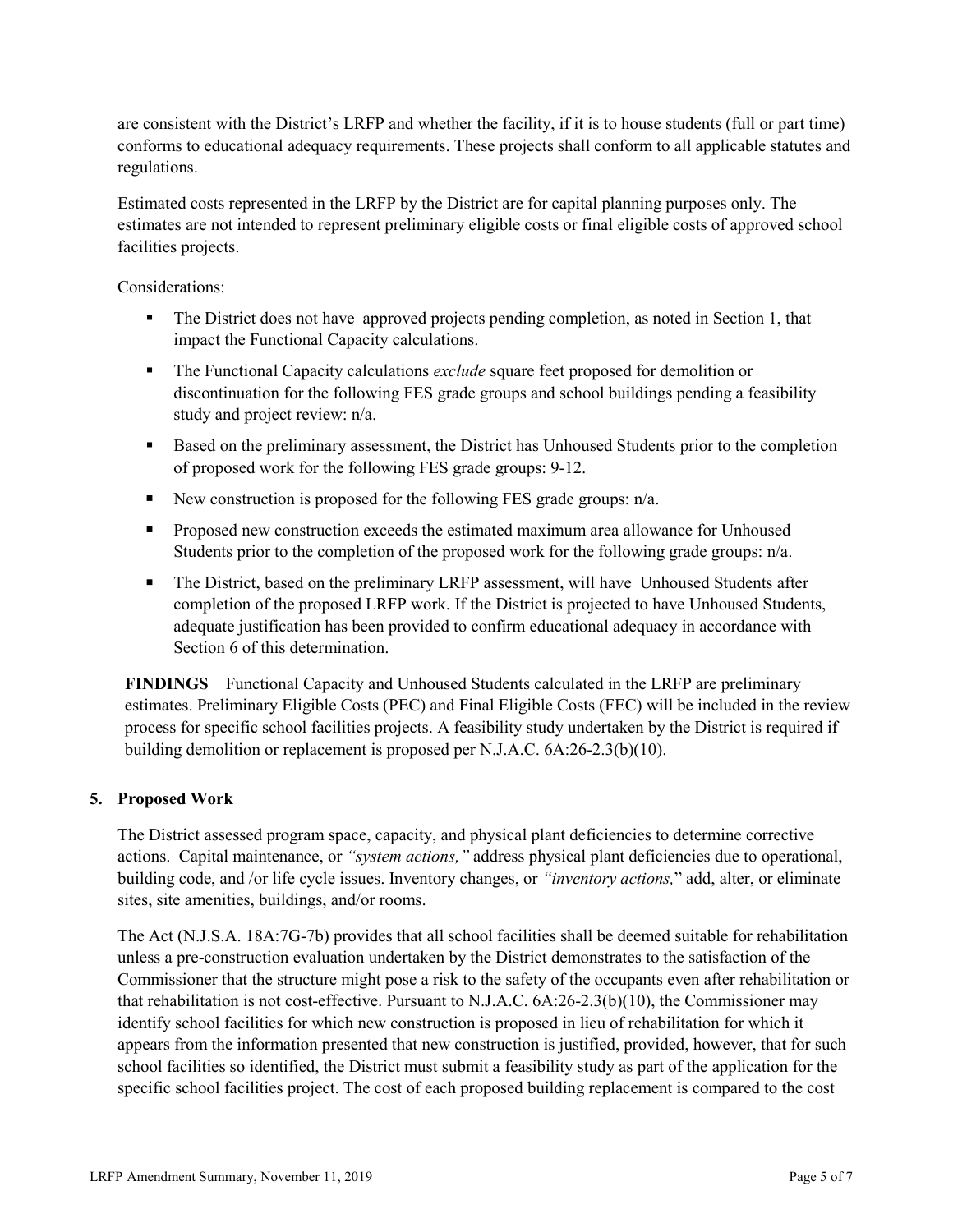of additions or rehabilitation required to eliminate health and safety deficiencies and to achieve the District's programmatic model.

Table 5 lists the scope of work proposed for each school based on the building(s) serving their student population. Detailed information can be found in the LRFP website reports titled *"School Asset Inventory," "LRFP Systems Actions Summary," and "LRFP Inventory Actions Summary."*

With the completion of the proposed work, the following schools are proposed to be eliminated: n/a; the following schools are proposed to be added: Eugene Field Pre-school .

| <b>Proposed Scope of Work</b>                                     | <b>Applicable Schools</b>            |
|-------------------------------------------------------------------|--------------------------------------|
| Renovation only (no new construction)                             |                                      |
| System actions only (no inventory actions)                        | Teaneck Senior High School (050)     |
|                                                                   | Benjamin Franklin Middle School (60) |
|                                                                   | Thomas Jefferson Middle School (70)  |
|                                                                   | Bryant Elementary School (080)       |
|                                                                   | Hawthorne Elementary School (110)    |
|                                                                   | Lowell Elementary School (130)       |
|                                                                   | Whittier Elementary School (150)     |
| Existing inventory actions only (no systems actions)              | n/a                                  |
| Systems and inventory changes                                     | Eugene Field Pre-school (999)        |
| <b>New construction</b>                                           |                                      |
| Building addition only (no systems or existing inventory actions) | n/a                                  |
| Renovation and building addition (system, existing inventory,     | n/a                                  |
| and new construction actions)                                     |                                      |
| New building on existing site                                     | n/a                                  |
| New building on new or expanded site                              | n/a                                  |
| Site and building disposal (in addition to above scopes)          |                                      |
| Partial building demolition                                       | n/a                                  |
| Whole building demolition                                         | n/a                                  |
| Site and building disposal or discontinuation of use              | n/a                                  |

### **Table 5. School Building Scope of Work**

**FINDINGS** The Department has determined that the proposed work is adequate for approval of the District's LRFP amendment. However, Department approval of proposed work in the LRFP does not imply the District may proceed with a school facilities project. The District must submit individual project applications with cost estimates for Department project approval. Both school facilities project approval and other capital project review require consistency with the District's approved LRFP.

# **6. Proposed Room Inventories and the Facilities Efficiency Standards**

The District's proposed school buildings were evaluated to assess general educational adequacy in terms of compliance with the FES area allowance pursuant to N.J.A.C. 6A:26-2.2 and 2.3.

District schools are proposed to provide less square feet per student than the FES after the completion of proposed work as indicated in Table 5: Hawthorne and Whittier Elementary Schools.